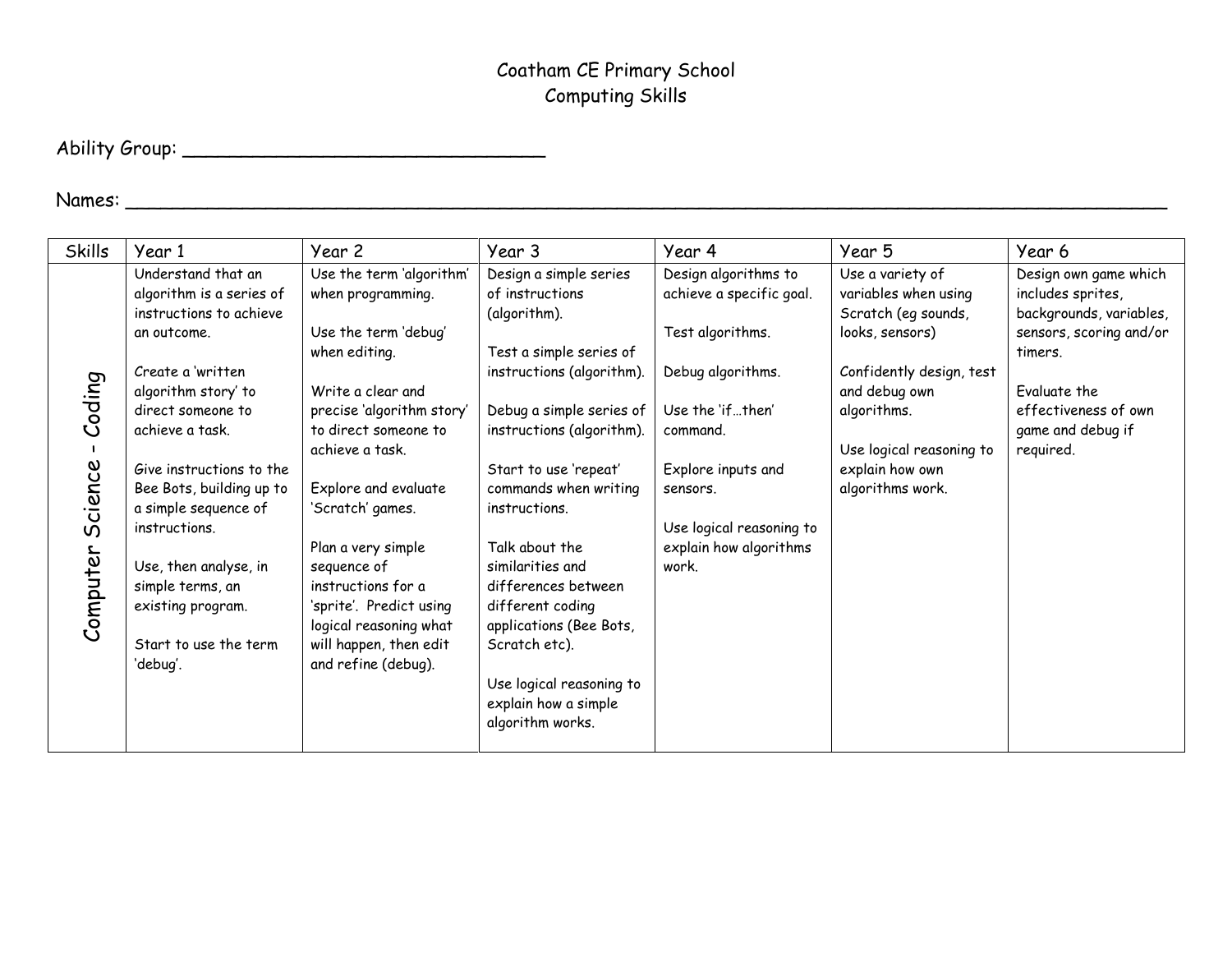| <b>Skills</b>    | Year 1                                | Year 2                                                          | Year 3                          | Year 4                                  | Year 5                                                                    | Year 6                             |
|------------------|---------------------------------------|-----------------------------------------------------------------|---------------------------------|-----------------------------------------|---------------------------------------------------------------------------|------------------------------------|
|                  | Know that images give<br>information. | Pose questions, collect<br>data, generate charts<br>and graphs. | Select a question to<br>answer. | Recognise tools for<br>collecting data. | Use spreadsheets and<br>databases to record and<br>interpret information. | Use spreadsheets for a<br>purpose. |
|                  | Say what a pictogram is               |                                                                 | Recognise which                 | Search a database.                      |                                                                           | Make graphs from own               |
|                  | showing them.                         | Retrieve and edit data                                          | information is suitable         |                                         | Search using and, or,                                                     | spreadsheets.                      |
|                  |                                       | from a prepared                                                 | for their topic.                | Collect data, create a                  | $\leftrightarrow$ .                                                       |                                    |
| Data             | Put data into a program               | database.                                                       |                                 | database, present                       |                                                                           | Sort and filter                    |
|                  | (eq 2count)                           |                                                                 | Design a questionnaire          | findings and analyse.                   | Know how to check for                                                     | information.                       |
|                  |                                       | Start to explore,                                               | to collect information.         |                                         | and spot inaccurate                                                       |                                    |
|                  | Create a physical photo               | branching databases,                                            |                                 | Analyse data logging                    | data.                                                                     | Understand that                    |
|                  | database.                             | carroll diagrams,                                               | Collect data to answer a        | results.                                |                                                                           | changing the numerical             |
|                  |                                       | 2graph, 2calculate,                                             | question.                       |                                         | Sort and interpret data.                                                  | data effects a                     |
|                  | Sort objects and                      | simple spreadsheets.                                            |                                 | Discuss and look at QR                  |                                                                           | calculation.                       |
|                  | pictures in lists or                  |                                                                 | Sort and organize               | codes.                                  | Research online                                                           |                                    |
|                  | simple tables                         |                                                                 | information in different        |                                         | databases.                                                                | Use formulas in                    |
|                  |                                       |                                                                 | ways.                           | Explore spreadsheets.                   |                                                                           | spreadsheets to                    |
| Digital Literacy |                                       |                                                                 |                                 |                                         |                                                                           | present and analyse                |
|                  |                                       |                                                                 | Construct a branching           |                                         |                                                                           | information.                       |
|                  |                                       |                                                                 | database. (2question)           |                                         |                                                                           |                                    |
|                  |                                       |                                                                 |                                 |                                         |                                                                           | Research and evaluate              |
|                  |                                       |                                                                 | Select an appropriate           |                                         |                                                                           | online databases.                  |
|                  |                                       |                                                                 | graph type to represent         |                                         |                                                                           |                                    |
|                  |                                       |                                                                 | data.                           |                                         |                                                                           |                                    |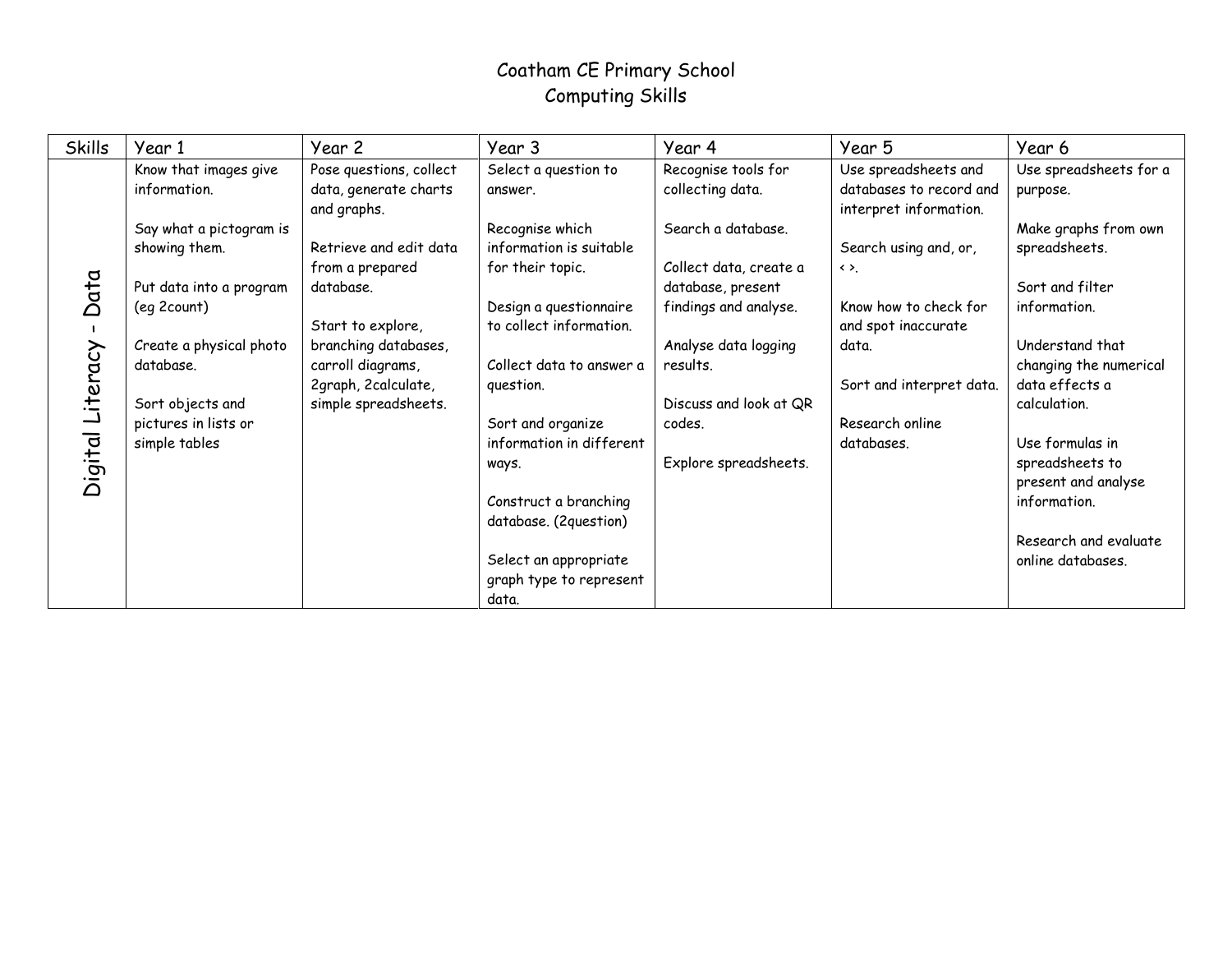| <b>Skills</b>    | Year 1                   | Year 2                   | Year 3                   | Year 4                  | Year 5                   | Year 6                   |
|------------------|--------------------------|--------------------------|--------------------------|-------------------------|--------------------------|--------------------------|
|                  | Use various tools:       | Take photographs using:  | Record usable footage    | (IPad maintenance)      | (IPad maintenance)       | (IPad maintenance)       |
|                  | <b>Brushes</b>           | Digital camera           | using a camera and iPad. | Know how to change the  | Know how to change the   | Know how to change the   |
|                  | Pens                     | iPad                     |                          | home screen, save       | home screen, save        | home screen, save        |
|                  | Lines                    |                          | Import and edit video    | battery life, copy,     | battery life, copy,      | battery life, copy,      |
|                  | Fill                     | Access, review and       | footage.                 | paste, open and edit    | paste, open and edit     | paste, open and edit     |
|                  | Spray                    | delete photographs.      |                          | previously saved work.  | previously saved work.   | previously saved work.   |
|                  | Stamps                   |                          | Record an audio          |                         |                          |                          |
|                  |                          | Apply different effects  | commentary.              | Create a simple         | Use a class blog.        | Use a class blog         |
|                  | Save work, Retrieve      | to digital photographs:  |                          | composition using       |                          | effectively.             |
|                  | work. Amend work.        | Resize                   | Use the print screen     | sequencing software.    | Create a Wordle for      |                          |
|                  | Print work.              | Rotate                   | function to capture an   |                         | display.                 | Create a short video     |
|                  |                          | Enhance                  | image.                   | Export a composition in |                          | story using iPads linked |
|                  | Use the following:       | Colour adjust            |                          | a standard compressed   | Collect and use          | to a topic eg history,   |
|                  | Spacebar                 |                          | Take photographs of a    | format.                 | photographs, sounds,     | geography, science.      |
|                  | Backspace                | Know how to crop         | class activity eg        |                         | videos and images linked |                          |
|                  | Enter                    | photographs.             | Science experiment,      | Edit a musical          | to topics.               | Add titles and credits,  |
| Digital Literacy | Shift                    |                          | drama.                   | composition.            |                          | transitions and special  |
|                  | Arrow keys               | Getting quicker at       |                          |                         | Use a variety of         | effects.                 |
|                  |                          | typing with 2 hands.     | Select text and make     | Use a variety of        | presentation methods     |                          |
|                  | Start to type using 2    |                          | simple changes:          | presentation methods    | eg photographs, videos,  |                          |
|                  | hands.                   | Use different font       | Bold                     | eg photographs, videos, | word processing,         |                          |
|                  |                          | sizes, colours and       | <b>Italic</b>            | word processing,        | powerpoint, publisher    |                          |
|                  | Word process short       | effects to communicate   | Underlined               | powerpoint, publisher   | documents, Keynotes,     |                          |
|                  | texts rather than        | meaning.                 |                          | documents.              | Piccollage.              |                          |
|                  | copying up written work. |                          | Type with 2 hands.       |                         |                          |                          |
|                  |                          | Align text:              |                          | Start to use a class    | Collect and use data     |                          |
|                  | Start to make own        | Left                     |                          | blog.                   | using a data logger.     |                          |
|                  | selections as to which   | Right                    |                          |                         |                          |                          |
|                  | software would be        | Centre                   |                          | Collect data using a    | Confidently type with 2  |                          |
|                  | appropriate for the      |                          |                          | data logger with        | hands.                   |                          |
|                  | task.                    | Explain why it is        |                          | support.                |                          |                          |
|                  |                          | important to type an     |                          |                         |                          |                          |
|                  |                          | email address correctly. |                          |                         |                          |                          |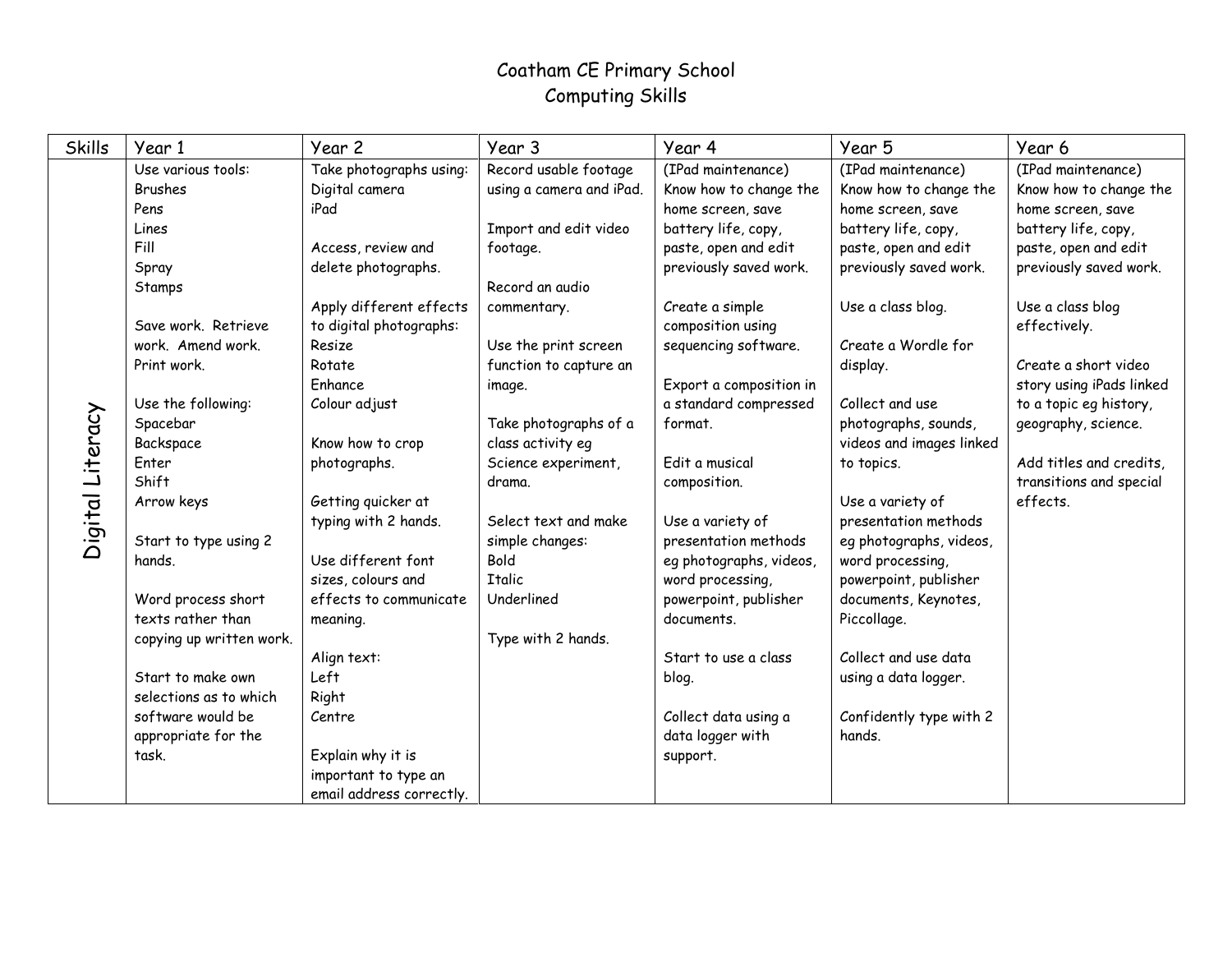| <b>Skills</b>          | Year 1                                         | Year 2                                             | Year 3                     | Year 4                             | Year 5                                   | Year 6                                    |
|------------------------|------------------------------------------------|----------------------------------------------------|----------------------------|------------------------------------|------------------------------------------|-------------------------------------------|
|                        | Talk about how                                 | Talk about the uses of                             | EMAIL??                    | EMAIL??                            | EMAIL??                                  | EMAIL??                                   |
|                        | technology is used in                          | technology linked to a                             |                            |                                    |                                          |                                           |
|                        | the world about them.                          | variety of topics                                  | Know what a blog is and    | Comment on and                     | Comment on and                           | Comment on and                            |
|                        |                                                | (weather, history,                                 | what it is used for.       | contribute to a class blog         | contribute to a class                    | contribute to a class                     |
|                        | Talk about the                                 | television etc).                                   |                            | independently at school.           | blog independently at                    | blog independently at                     |
|                        | websites they have                             |                                                    | Comment on and             |                                    | school and at home.                      | school and at home.                       |
|                        | been on.                                       | Recognise an email                                 | contribute to a class      | Understand keywords are            |                                          |                                           |
|                        |                                                | address.                                           | blog in a school classrom  | needed to complete an              | Use advanced search                      | Compare searches and                      |
|                        | Explore websites by                            |                                                    | situation.                 | online search.                     | functions in Google eq                   | understand how key                        |
|                        | clicking on buttons,                           | Find @ on a keyboard.                              |                            |                                    | quotations.                              | words work.                               |
|                        | arrows, menus and                              |                                                    | Use a search engine        | Understands copyright              |                                          |                                           |
|                        | hyperlinks (modelled by                        | Contribute to a class                              | http://www.swiggle.or      | and use copyright-free             | Examine a range of                       | Know how 'hits' work on                   |
| Information Technology | an adult).                                     | email.                                             | q.uk                       | websites for resources.            | websites and web tools                   | a website and the                         |
|                        |                                                |                                                    |                            |                                    | and how they work in                     | reliability of the                        |
|                        | Navigate 'back' by                             | Open and select to                                 | Talk about the reliability | Understand that                    | different ways.                          | information.                              |
|                        | clicking on the 'back'                         | reply to an email as a                             | of information found on    | websites such as                   |                                          |                                           |
|                        | button.                                        | class.                                             | the internet. Discuss      | Wikipedia are made by              | Use strategies to                        | Use Google in a safe                      |
|                        |                                                |                                                    | what is true.              | users (link to E-Safety)           | check reliability of                     | way.                                      |
|                        | Complete a search                              | Talk about and identify                            | http://zapatopi.net/tree   |                                    | information eg cross                     |                                           |
|                        | under the supervision                          | a purpose for a class                              | octopus/                   | Know and use some simple           | checking with books.                     | Know the difference                       |
|                        | of an adult.                                   | blog. Start to                                     |                            | HTML tags.                         |                                          | between the internet                      |
|                        |                                                | contribute to one.                                 |                            |                                    | Use their knowledge of                   | and www. (Internet is                     |
|                        | Explore the use of                             |                                                    |                            | Discuss advertising and            | domain names to judge<br>the validity of | the container, the www                    |
|                        | email using an adult's<br>email account (whole | Complete safe searches<br>http://infant.parkfieldp |                            | pop-ups<br>http://pbskids.org/dont | websites.                                | is a part within the<br>container. OR the |
|                        | class).                                        | rimary.com                                         |                            | buyit/advertisingtricks/in         |                                          | internet is the                           |
|                        |                                                |                                                    |                            | dex.html                           |                                          | restaurant and the                        |
|                        |                                                | Discuss what is true:                              |                            |                                    |                                          | www is the most                           |
|                        |                                                | http://webfronter.com                              |                            | How reliable is online             |                                          | popular dish on the                       |
|                        |                                                | /rbkc/tomatospider/                                |                            | information?                       |                                          | menu!)                                    |
|                        |                                                |                                                    |                            | http://www.thedogislan             |                                          |                                           |
|                        |                                                |                                                    |                            | d.com                              |                                          |                                           |
|                        |                                                |                                                    |                            |                                    |                                          |                                           |
|                        |                                                |                                                    |                            | Start to explore                   |                                          |                                           |
|                        |                                                |                                                    |                            | facetime.                          |                                          |                                           |